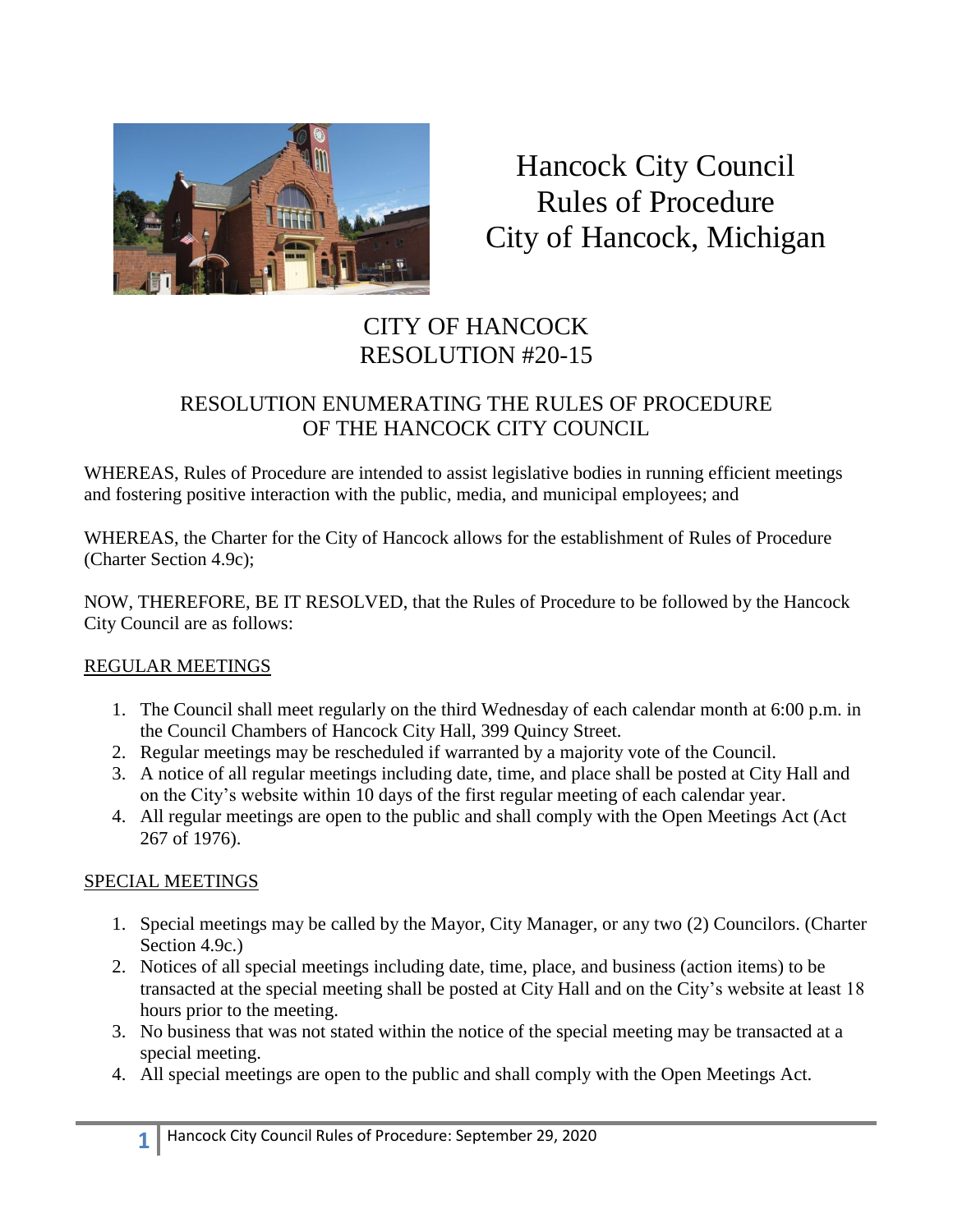#### EMERGENCY MEETINGS

- 1. Emergency meetings may be convened with less than 18 hours notice in the event of a severe and imminent threat to the health, safety, or welfare of the public when it is determined that delay would be detrimental to the City's efforts in responding to the threat by a 2/3 vote of the full Council.
- 2. All emergency meetings are open to the public and shall comply with the Open Meetings Act. (See MCL 15.265.)

## WORK SESSIONS

- 1. Work sessions may be held as desired and scheduled by the Council.
- 2. Notices of all work sessions including date, time, and place shall be posted at City Hall and on the City's website at least 18 hours prior to the session.
- 3. Work sessions are intended for elongated discussion. No business (action items) may be transacted at a work session other than a vote to adjourn. However, work sessions may be scheduled to precede or follow a regular or special meeting for which proper notification has been given.
- 4. All work sessions are open to the public and shall comply with the Open Meetings Act.

## CLOSED SESSIONS

1. The Council may enter closed session at any regular meeting, special meeting, emergency meeting, or work session pursuant to the manner and permissible purposes enumerated in the Open Meetings Act.

## MEETING AGENDAS

- 1. The agenda of each Council meeting shall be prepared by the City Manager at least 48 hours prior to each regular meeting and prior to the posting (public notice) of each special meeting and/or work session.
- 2. Material pertinent to agenda items (meeting packets) shall be assembled by the City Manager and/or staff and delivered to Councilors at least 24 hours prior to each regular meeting and at least 12 hours prior to each special meeting and/or work session. Delivery of meeting packets is preferred at least 48 hours prior to any Council meeting, if feasible. Meeting packets shall be delivered to Councilors via email unless other arrangements are made with the City Manager and/or City Clerk.
- 3. Councilors may submit agenda item requests to the City Manager. Agenda items must pertain to a topic of interest to the City.
- 4. Members of the public may submit agenda items for consideration and approval by the City Manager. Agenda items must pertain to a topic of interest to the City.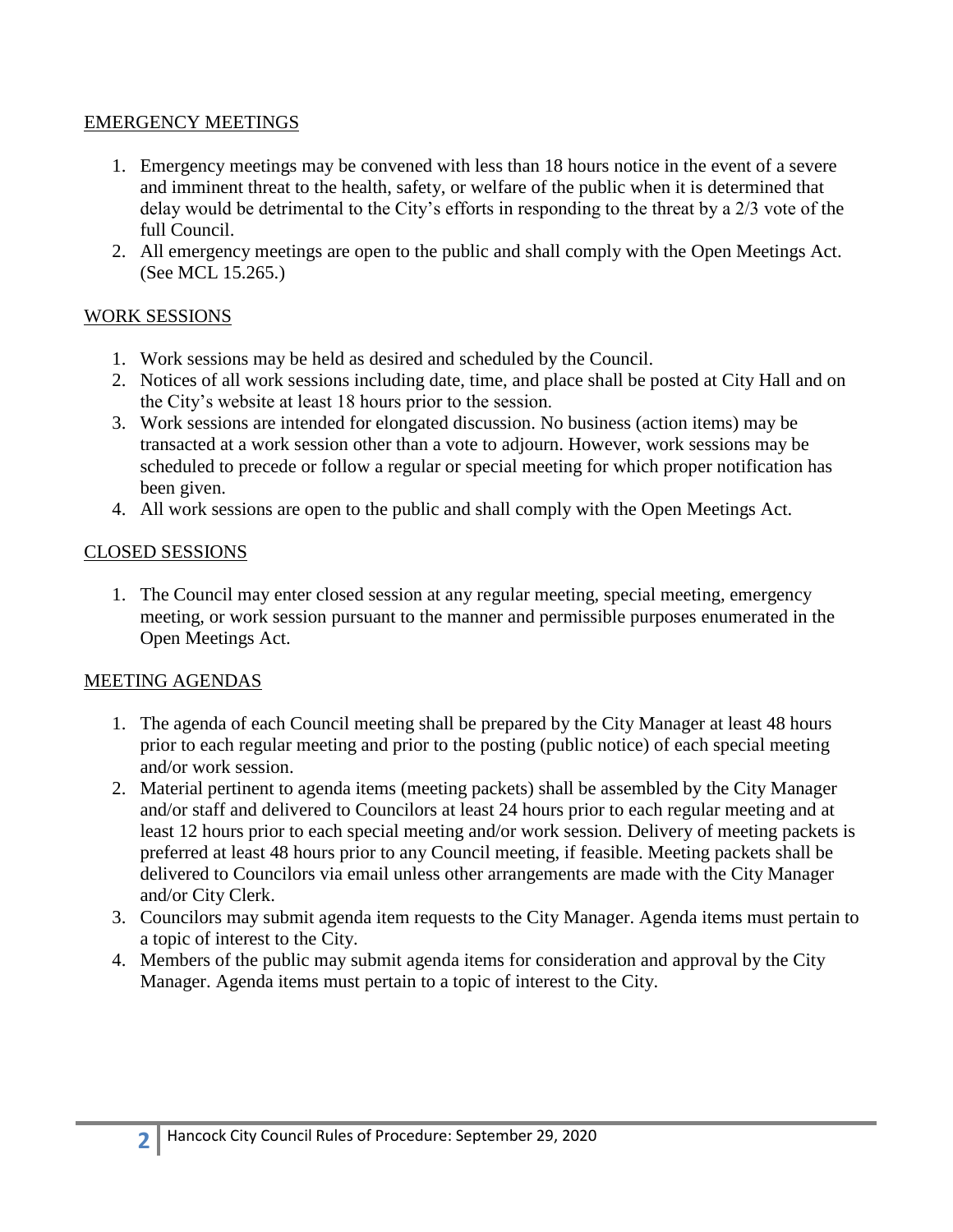## ORDER OF BUSINESS

The order of business for Council meetings shall be as follows:

- 1. Public hearings (as applicable).
- 2. Call to order and pledge of allegiance.
- 3. Roll call and verification of quorum.
- 4. Review and approval of agenda.
- 5. Public comment. Including special presentations (as applicable).
- 6. Communications (as applicable). Communications from anonymous persons may be submitted, but it is within the Council's discretion to not acknowledge anonymous communications in the public record and/or place them on file.
- 7. Review and approval of previous meeting minutes (as applicable).
- 8. Reports of authorities, commissions, and committees (as applicable).
- 9. Administrative report (as applicable).
- 10. Old business to be considered by the Council (as applicable).
- 11. New business to be considered by the Council (as applicable).
- 12. Public comment. The second public comment session may be vacated at the discretion of the Council.
- 13. Councilors' announcements and comments.
- 14. Adjournment.

## MEETING ATTENDANCE

- 1. A majority of the full potential membership of the Council constitutes a quorum. (Charter Section 4.9d.) Once established, a quorum is defeated if less than a majority of Councilors remain to conduct business.
- 2. Regular attendance by Councilors is expected. It is requested as a courtesy that Councilors provide advance notification minimally to the City Manager and Mayor if they intend to be absent from a meeting. Absences may be excused by the Council for reasonable cause to be stated in the meeting minutes. (Charter Section 4.5a.)
- 3. Three (3) unexcused absences from regular meetings of the Council by any Councilor results in the forfeiture of elective office. (Charter Section 4.5a.)
- 4. The City Manager shall attend all Council meetings unless excused by the Council. The City Manager is invited and encouraged to participate in Council discussion but may not vote.

## CONDUCT OF MEETINGS INCLUDING VOTING

- 1. The Mayor is the presiding officer for all meetings of the Council. The Mayor Pro-Tem shall be the presiding office in the absence or disability of the Mayor. (Charter Section 4.9b.) In the absence or disability of both the Mayor and Mayor Pro-Tem, the City Clerk shall call the meeting to order and preside until an Acting Mayor is chosen by the Council.
- 2. The presiding officer shall endeavor to conduct the meeting in a fashion that strikes a balance between the informality and congeniality associated with communities the size of the City of Hancock and the decorum and formality necessary to conduct business in an orderly manner.
- 3. The presiding officer may speak and vote at meetings as any other Councilor. (Charter Section 4.9b.)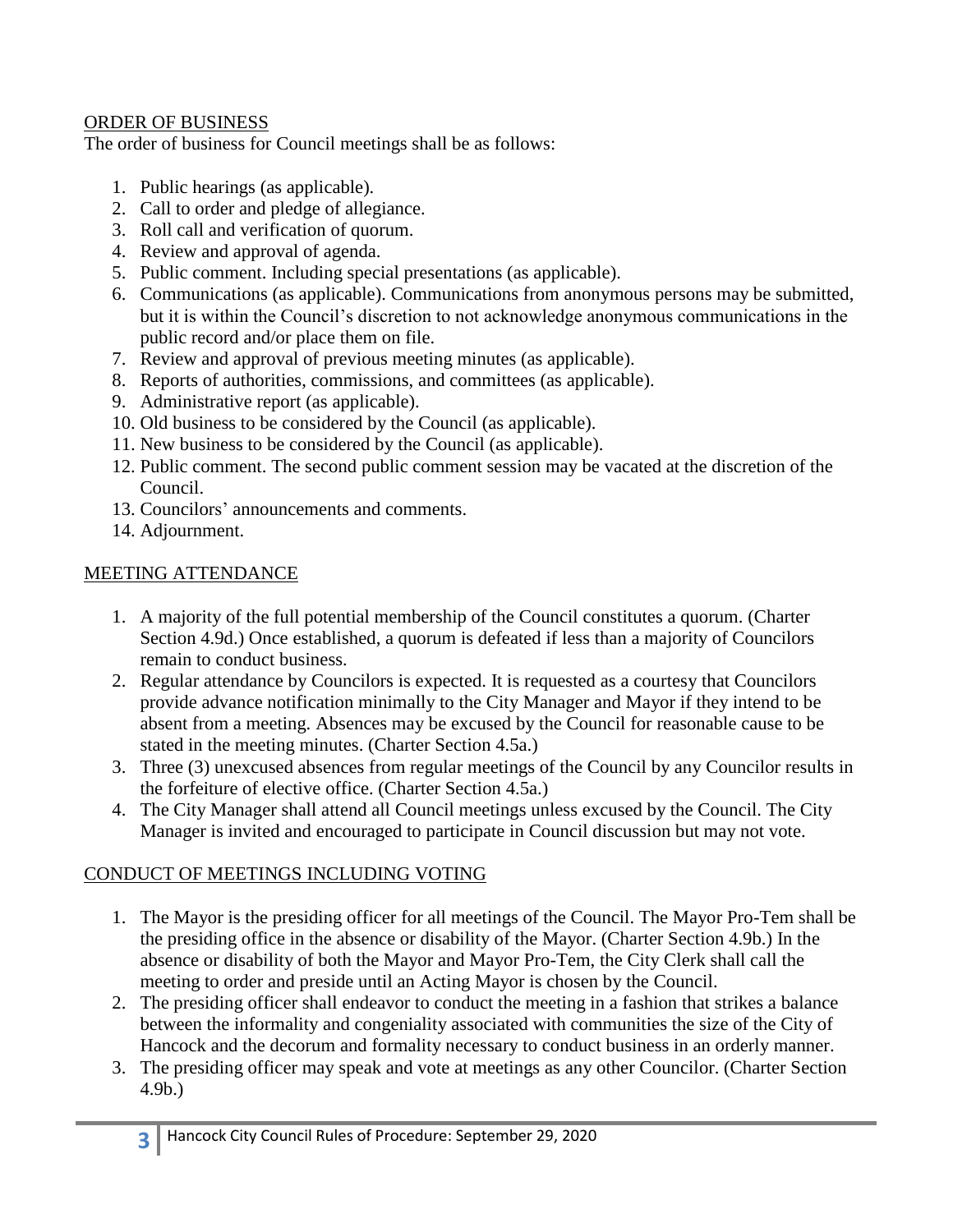- 4. The Council has adopted the current edition of Robert's Rules of Order for conducting meetings. However, Robert's Rules are typically only consulted when questions regarding parliamentary procedure arise and they do not supersede the Council's Rules of Procedure.
- 5. Motions are passed by the affirmative vote of the majority of the Councilors present unless dictated otherwise by the City Charter, City Code of Ordinances, State Law, or other recognized authority.
- 6. Councilors may elect to abstain from any vote. Abstentions are never counted as votes cast, but nevertheless may affect the result of a vote. Abstentions also do not count toward a quorum. Some example situations are given below, all assuming a 7-member body:
	- a. 6 members are present for a motion requiring the affirmative vote of the majority of the Councilors present to pass; 3 ayes, 2 nays, 1 abstention; motions passes 3-2.
	- b. 4 members are present for a motion requiring the affirmative vote of the majority of the Councilors present to pass; 3 ayes, 1 abstention; motion fails for lack of a quorum.
	- c. 7 members are present for a motion requiring the affirmative vote of 2/3 of the full Council to pass; 4 ayes, 2 nays, 1 abstention; motion fails for lack of 5 affirmative votes.
- 7. Voting is done by seating order, oscillating from right to left and left to right throughout each meeting.
- 8. Voice votes shall be deemed to have passed unanimously if no Councilor states opposition to the motion.
- 9. The presiding officer may call for a roll call vote as opposed to a voice vote at any time.
- 10. The presiding officer shall declare the result of every vote taken.
- 11. Councilors must be physically present at a meeting to vote and to contribute to a quorum. [*The Council is interested in seeking legal input to loosen. Multiple Councilors currently view absentee voting as a violation of OMA.*]
- 12. Councilors may participate in Council discussion at a meeting via audio- or video-conference provided that all persons present at the meeting may clearly hear the Councilors not present and remote participation in Council discussion is allowed by an affirmative vote of the majority of the Councilors physically present.
- 13. During Council discussion, Councilors shall endeavor to speak in an orderly and courteous manner, confine comments to the topic at hand, and avoid interrupting others except by point of order. The presiding officer shall maintain order and decorum and may require speakers to be recognized if a less formal environment is contributing to a discussion becoming non-productive.
- 14. Any ruling of the presiding officer regarding the interpretation of the Council's Rules of Procedure (including interpretations of Robert's Rules of Order) is subject to appeal by any Councilor. Such appeals shall be determined by a majority vote of the Councilors present. Appeals should be made as immediately as possible and the presiding officer should assume that, in the absence of an appeal, the Council is in general agreement with their interpretation.

## CONFLICT OF INTEREST

A conflict of interest is any interest competing with or adverse to a Councilor's primary duty of loyalty to the public interest. Pursuant to Act 196 of 1973, commonly referred to as the "State Ethics Act," Councilors shall not:

- divulge confidential information.
- represent their opinion as that of the Council.
- use City personnel, property, or funds for personal gain or benefit.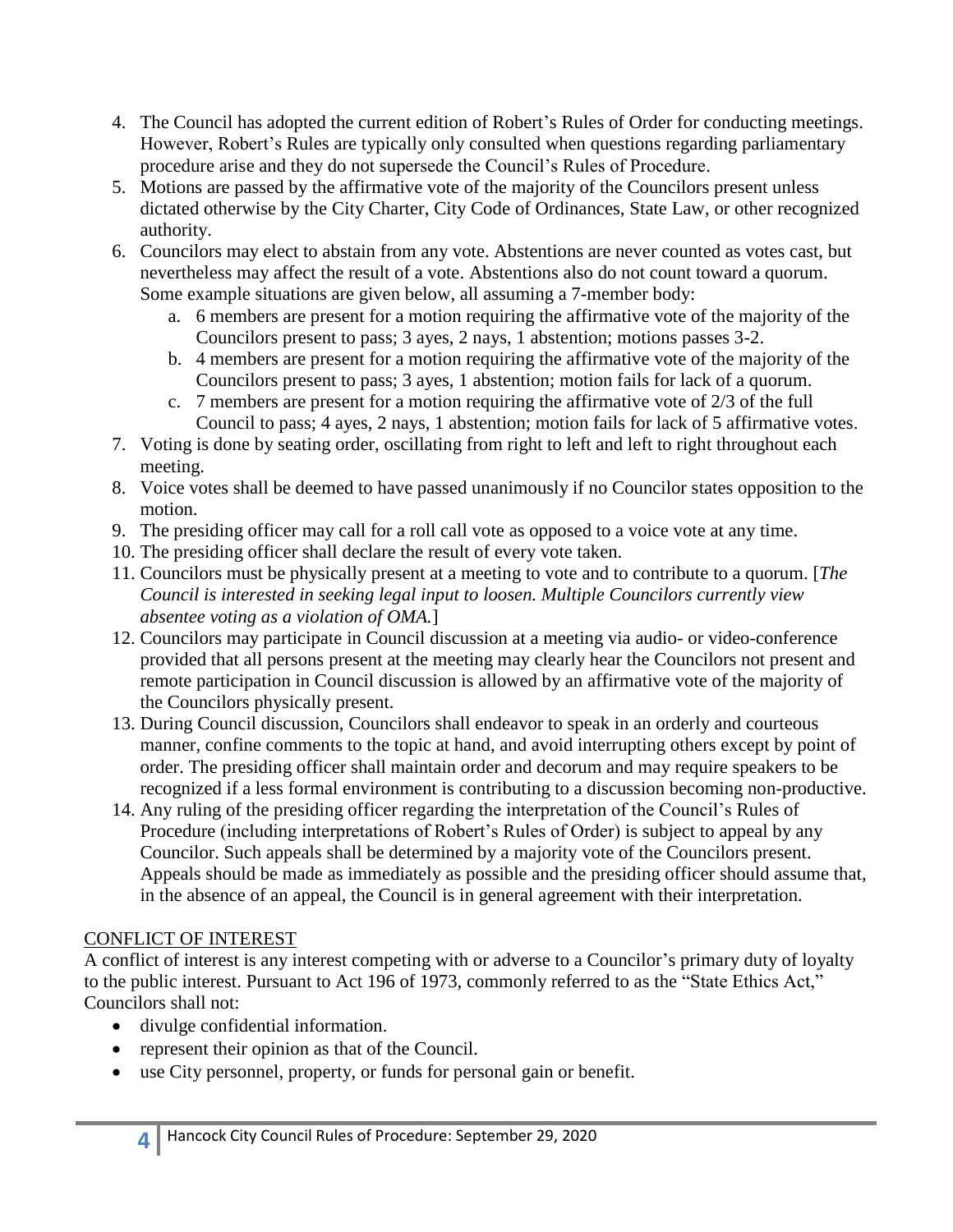- solicit or accept gifts/loans/goods/services, etc. which tend to influence their performance of official duties.
- engage in a business transaction in which they may profit from confidential information.
- engage in or accept employment/render services for a public or private interest which is incompatible/in conflict with the discharge of official duties or which may tend to impair their independence of judgment.
- participate in the negotiation or execution of contracts/making loans/granting subsidies/fixing rates/issuing permits, certificates, or other regulation/supervision relating to a business entity in which the Councilor has a financial or personal interest.

Please see MCL 15.342 and the full State Ethics Act for greater detail. Also see Act 317 of 1968 regarding prohibitions on Councilors from pursuing certain public contracts and Act 566 of 1978 regarding incompatible public offices.

- 1. Councilors are obligated to disclose any real, potential, or perceived conflict of interest pertaining to themselves and/or other Councilors as soon as it is known to them. Such real, potential, or perceived conflicts of interest may involve a Councilor, a member of their immediate family or household, their employer or employee, or any entity in which the Councilor or other person identified above has a personal financial interest. Ideally this is done in advance of any meeting for which an agenda item may represent a conflict of interest for one or more Councilors. Some example scenarios are given below:
	- a. A Councilor contacts the Mayor prior to a meeting and states their intention to abstain from voting on a particular agenda item, effectively recusing themself due to a real, potential, or perceived conflict of interest.
	- b. A Councilor contacts another Councilor prior to a meeting and inquires if the second Councilor may have a conflict of interest regarding a particular agenda item.
	- c. A Councilor contacts the Mayor prior to a meeting and inquires if another Councilor may have a conflict of interest regarding a particular agenda item. The Mayor then follows up with the Councilor who may have a conflict of interest.
- 2. If the issue of a real, potential, or perceived conflict of interest is raised and the Councilor who may have a conflict of interest (aka the Councilor in question) does not recuse themself from voting, any other Councilor may motion for the Councilor in question to be excused (prohibited) from voting on the particular agenda item in question. If such a motion is seconded and 2/3 of the Councilors present, not including the Councilor in question, vote affirmatively to excuse the Councilor in question from voting, then the Councilor in question will be recorded as abstaining on the particular agenda item in question.
- 3. A Councilor who has expressed their intention to abstain from voting or has been excused from voting by the remainder of the Council due to a real, potential, or perceived conflict of interest may not participate in the discussion pertaining to the particular agenda item in question.
- 4. An interest that a Councilor shares in common with the general public interest does not constitute a conflict of interest.
- 5. No Councilor may vote on a matter which they have a proprietary or financial interest in or which they may gain a financial benefit from. (Charter Section 4.6d; see also Charter Section 14.5.)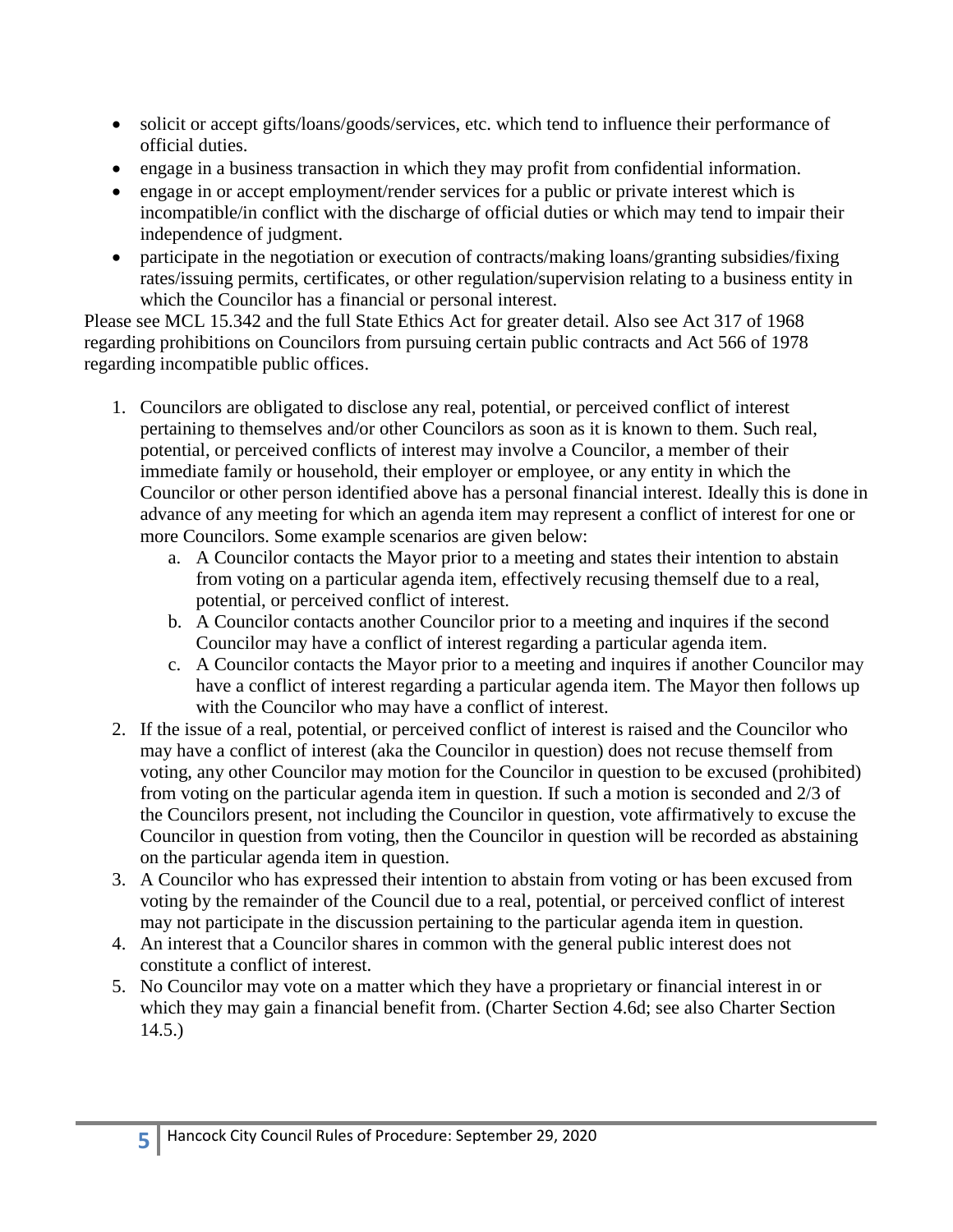#### RECONSIDERATION

- 1. Any Councilor voting in the majority on any motion may move for reconsideration of the motion at the meeting the motion being reconsidered was voted on or at the immediately succeeding meeting of the Council.
- 2. Other than as outlined in the immediately preceding paragraph, no motion voted on by the council may be reconsidered within a period of 90 days following the initial vote.

#### PUBLIC PARTICIPATION

- 1. Members of the public are invited and encouraged to attend all meetings of the Council.
- 2. Members of the public shall have the opportunity to address the Council at every meeting during the designated public comment period(s). Persons addressing the Council shall state their name, residential address, and affiliation with the City (if applicable). The duration allotted individual speakers may be limited, with typical limits ranging from three (3) to five (5) minutes.
- 3. During public hearings, public comment shall be limited to the subject of the public hearing.
- 4. During special meetings, public comment shall be limited to the subject(s) on the agenda of the special meeting.
- 5. At times it is desirable to include one or more members of the audience (City staff, commission members, contractors, affected members of the public, etc.) in Council discussion. The presiding officer may allow a member of the audience to participate in Council discussion at their discretion. Other Councilors wishing to engage a member of the audience in Council discussion shall make such a request to the presiding officer.
- 6. Any Councilor objecting to a decision of the presiding officer with respect to this section may raise a prompt objection. Such objections shall be determined by a majority vote of the Councilors present. The presiding officer should assume that, in the absence of an objection, the Council is in general agreement with their action.

#### INTERACTION WITH CITY STAFF

- 1. In their role as City Council members, Councilors shall direct all requests regarding City-related activities to the City Manager. Councilors shall not give direction to City staff, either publicly or privately. (Charter Section 4.6b.)
- 2. In their role as City Council members, Councilors shall direct all requests pertaining to the City Assessor, City Attorney, and/or City Auditor to the City Manager.
- 3. The Council must recognize the supervisory nature of the City Manager's position and respect the authority necessary to perform the functions and duties of that position. The City Manager is accountable only to the Council as a whole, and not to individual Council members. The Council shall rely on the City Manager to give orders or direction to any of the subordinates of the City Manager.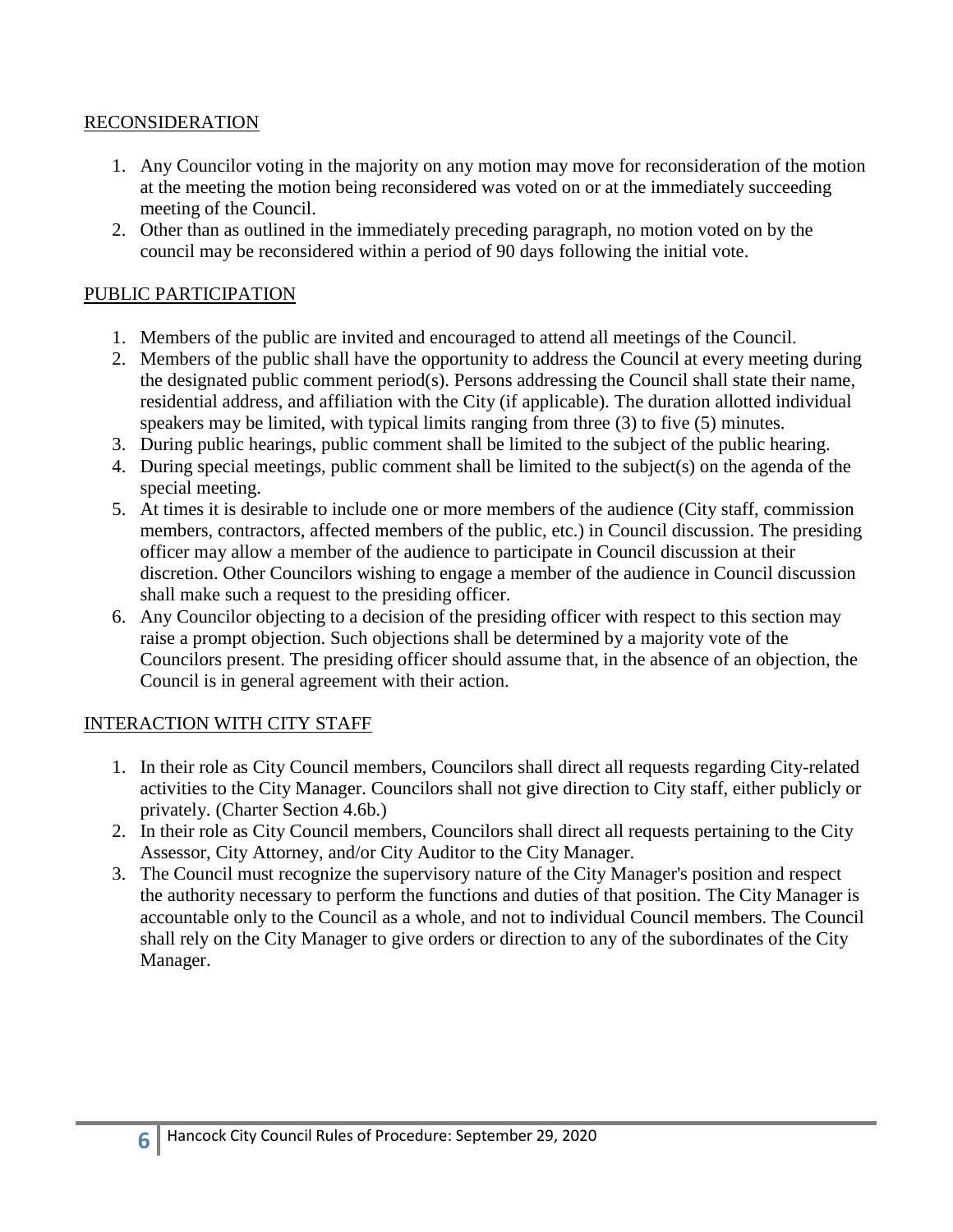## COUNCIL COMMITTEES

- 1. Council committees may be standing (constituted annually or as necessary) or ad hoc (constituted for a specific task or topic).
- 2. All committees are advisory in nature. (Charter Section 4.16.) Committees and committee members shall not act or speak on behalf of the Council. Committees and committee members shall not expend funds or otherwise contract with non-members without advance approval by a majority vote of the full Council.
- 3. Committees shall be comprised of a maximum of three (3) Councilors. This maximum will be reduced to two (2) Councilors in the event that (3) Councilors constitutes a quorum of the Council. Although not typical, committees may include the City Manager, staff, and/or other individuals deemed valuable to the committee's charge.
- 4. Councilors shall not attend a committee meeting of a committee that they are not currently a member of without advance approval by a majority vote of the full Council.
- 5. All committee appointments shall be made by the Mayor and approved by a majority vote of the full Council.

## ORDINANCES AND RESOLUTIONS

- 1. Any Councilor may propose an ordinance or resolution for adoption.
- 2. It is requested as a courtesy that Councilors planning to propose an ordinance or resolution provide the full text of such to all Councilors and the City Manager sufficiently in advance of the meeting that said ordinance or resolution will be proposed for adoption.

## ELECTION OF MAYOR AND/OR MAYOR PRO-TEM

A Mayor and Mayor Pro-Tem are elected by the Council from the members of the Council each November (Charter Section 4.9b.) and whenever a vacancy occurs in either position.

## Election of Mayor

- 1. The City Clerk, or the designee thereof, is the initial presiding officer at a November organizational meeting or, in non-election years, the first regular meeting in November.
- 2. The presiding officer calls for nominations from the floor for Mayor.
- 3. Any Councilor may make a nomination for Mayor. Nominations need not be seconded and Councilors may nominate themselves. Councilors need not be present to be nominated. Each Councilor is limited to making one nomination that is not declined (see below).
- 4. The presiding officer repeats the name of the nominee for the assembly.
- 5. The Councilor nominated may decline the nomination and in the absence thereof is presumed to accept the nomination. If the Councilor nominated is not present it is recommended, but not necessary, to have foreknowledge that the Councilor is willing to serve in the position if elected.
- 6. Nominations are accepted from the floor until it appears that all Councilors desiring to make a nomination have spoken. The presiding officer then asks the assembly if there are any further nominations. The presiding officer closes nominations when no further are forthcoming.
- 7. Following the close of nominations the presiding officer repeats the names of the nominees to the assembly in the order in which they were nominated.
- 8. If there is only one nominee, the presiding officer calls for a vote for the election. If there are multiple nominees, the presiding officer calls for a vote for the election of the first nominee. If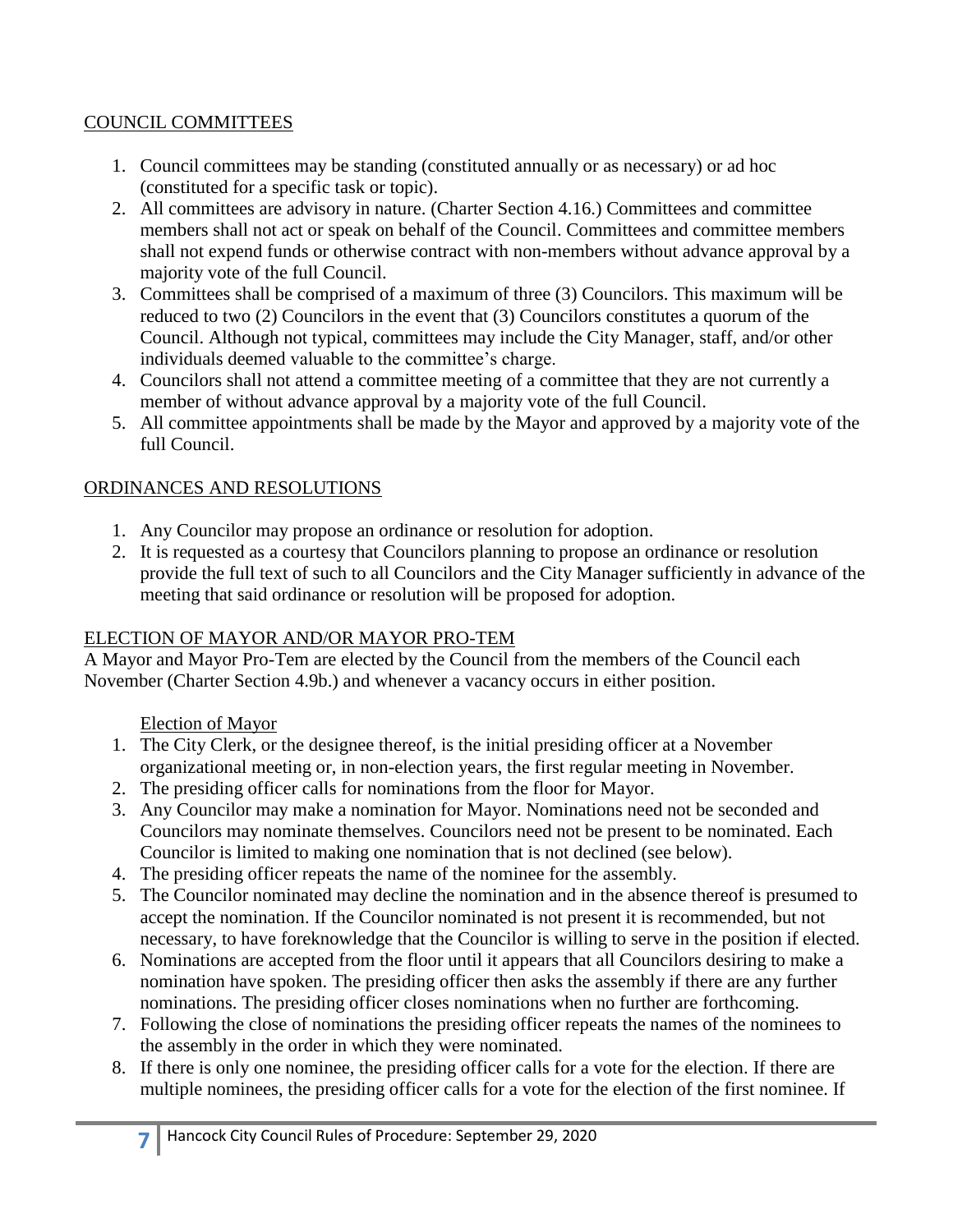the first nominee receives the affirmative vote of the majority of the Councilors present, they are elected. Otherwise, the presiding officer calls for a vote for the election of the second nominee. If the second nominee receives the affirmative vote of the majority of the Councilors present, they are elected. Voting continues in this manner until someone is elected.

- 9. If present, the Mayor becomes the presiding officer immediately upon election.
- 10. There is no rite of succession from Mayor Pro-Tem to Mayor. If the position of Mayor is vacant it shall be filled by nomination and vote from all members of the Council.

#### Election of Mayor Pro-Tem

- 1. The Mayor, or the presiding officer in the absence or disability of the Mayor, calls for nominations from the floor for Mayor Pro-Tem.
- 2. Nominations and voting proceed in the identical manner as described for the election of Mayor above.

## SUSPENSION OF RULES

1. Any portion of the Council's Rules of Procedure may be temporarily suspended by an affirmative vote of four (4) Councilors.

#### **MISCELLANEOUS**

- 1. As the legislative body, the Council is responsible for establishing policies and goals for the City. It is incumbent on the Council to communicate its visions, objectives, priorities, and concerns to the City Manager.
- 2. Councilors shall not represent anything that is contrary to the public record of the City. (Charter Section 15.2.) Councilors shall not act or speak on behalf of the Council or represent the Council in any manner without the consent of the Council. Councilors are advised to proceed judiciously at all times in City-related communications, publicly and privately. Other than some largely procedural functions assigned to the Mayor, all authority resides with the Council and not with individual Councilors.
- 3. Councilors shall not divulge confidential or privileged information, such as legal opinions and minutes of closed sessions.
- 4. A photograph of each Councilor as well as a telephone number and/or email address where each Councilor may be contacted shall be published on the City's website.
- 5. Councilors are expected to be knowledgeable on municipal government function as it pertains to the City of Hancock. Periodic review of the City Charter, Council's Rules of Procedure, Master Plan, and commonly referenced municipal law such as the Open Meetings Act is encouraged, be it individually or as a group, as is participation in training opportunities provided by the Michigan Municipal League and/or other applicable entities.
- 6. The Council's Rules of Procedure are not all-inclusive in that they do not contain every situation the Council may encounter. The Council is advised to use common sense when dealing with a topic not within the Rules.
- 7. The Council's Rules of Procedure may be amended by a majority vote of the full Council.